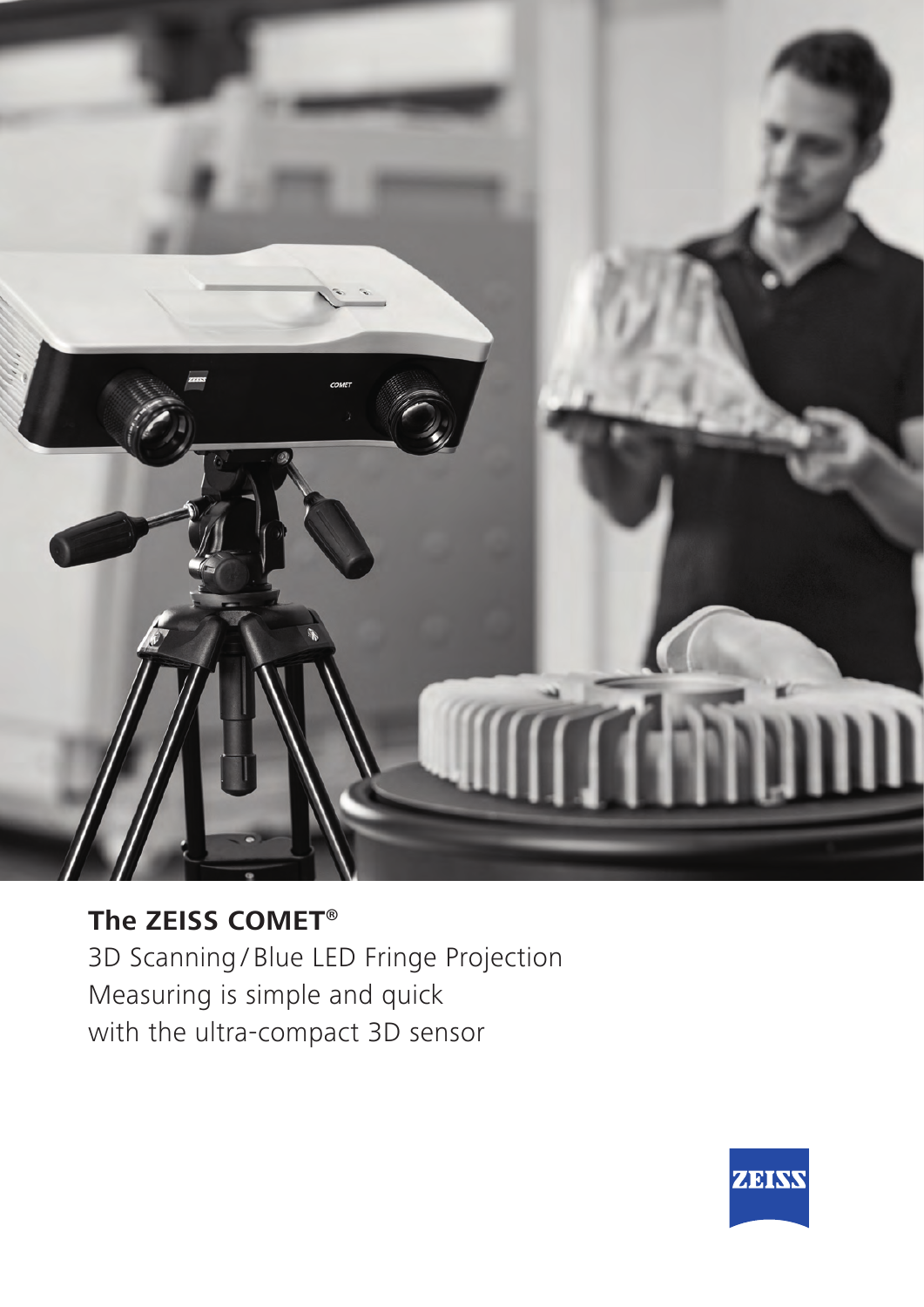# **ZEISS COMET®**

# The ultra-compact 3D sensor offers great flexibility, a high measuring speed and impressive performance

With the ZEISS COMET, you're using the latest sensor technology and project-orientated software for simple and reliable 3D data capture. Map the 3D data of your components quickly and accurately and gain increased scope for a multitude of measuring tasks thanks to the unique flexibility of the system.

The high-performance software platform ZEISS colin3D ensures a consistently efficient and project-oriented procedure during the entire measuring process.



*The right sensor for every application:* 

Customize the measuring field (45 – 500 mm) quickly by simply changing the lens

### **Achieve optimal measurement results quickly and easily**

In just a few simple steps and without any lengthy preparation, the ZEISS COMET sensor is ready for use – enabling you to concentrate on measuring.

This comprehensive solution uses the latest sensor technology and the project-oriented software colin3D for data capture and data processing. It affords you a high level of efficiency in operating sequences and generates high-quality measurement data. Thanks to the compact system set-up, it is possible to work in cramped conditions without any difficulty.



ZEISS colin3D measuring and evaluation software:

Quick triangle mesh generation (above) using high-quality data reduction, simple false color comparison (below)

#### **Designed for mobile and flexible use**

Do you value flexible application possibilities? The innovative sensor system is extremely compact and light, meaning you can transport it to different application sites without any difficulty. Simple on-site calibration ensures that you can quickly change the measuring field by swapping the lenses. It's fast and easy, and soon the system is ready for the next measuring task.



#### **High precision for demanding applications**

The ZEISS COMET delivers excellent data quality and highly accurate measuring results, making the system the ideal solution for demanding applications in quality inspection. With the ZEISS colin3D software, you'll generate easy false color comparisons for individual analysis as well as reports for documenting measuring results. The integrated reporting of the 3D data in ZEISS PiWeb with ZEISS CALYPSO also provides all analysis results on one measurement protocol.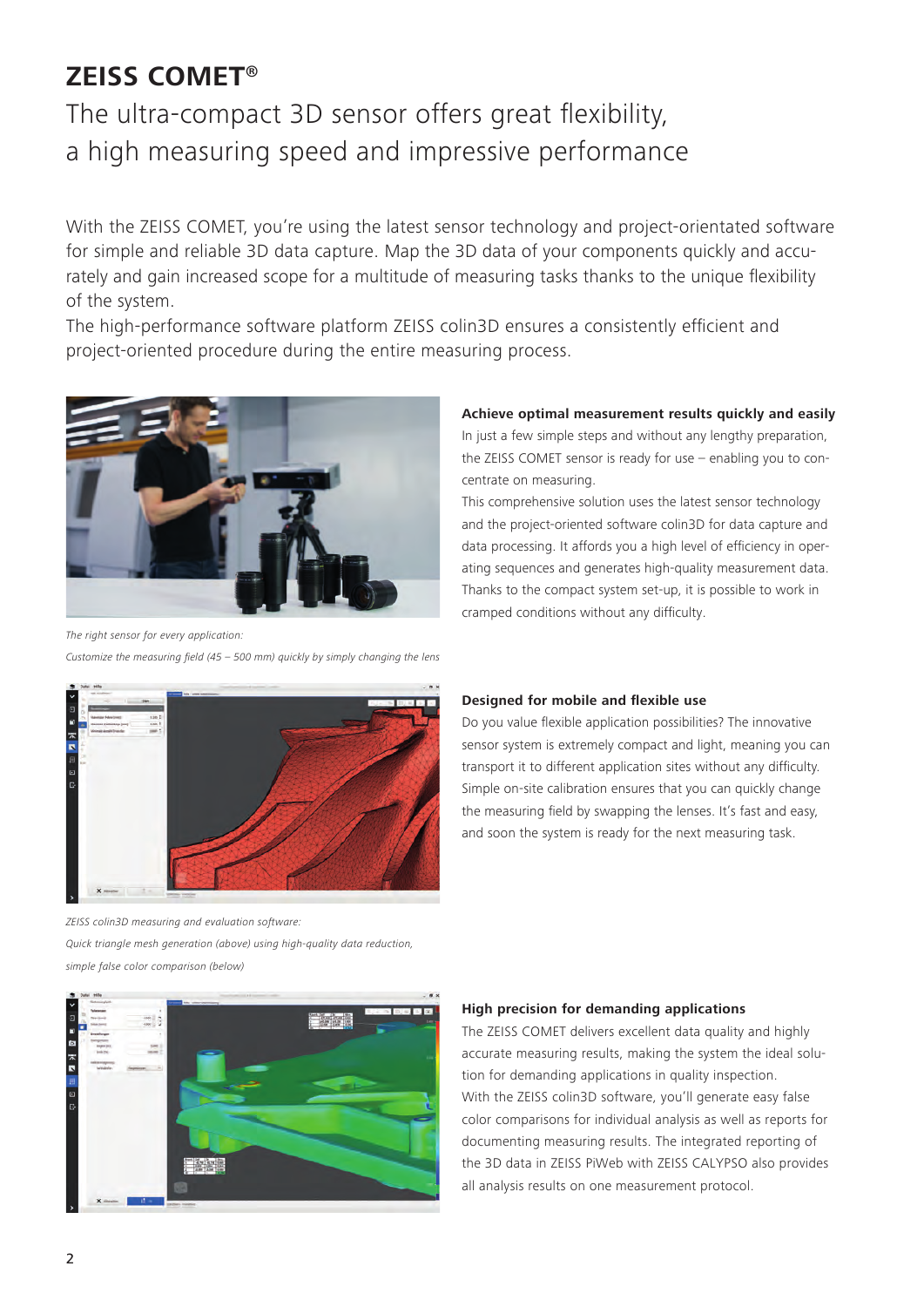

#### **Innovative technology**

With the high light intensity and fast camera on the ZEISS COMET sensor, you have the flexibility you need when using it at different sites.

The system delivers precise 3D data and automatically recognizes changes in vibration and exposure, even in difficult ambient conditions – high-end technology for exceptional data quality with maximum ease of use. Moreover, the enormous light yield and the sensationally high measuring speed ensure reliable data capture on different object surfaces.

#### **A vast range of applications**

- Quality control / inspection
- Tool and mold making
- Design
- Rapid manufacturing
- **•** Reverse engineering
- Archeology, documentation of art-historical objects, etc.